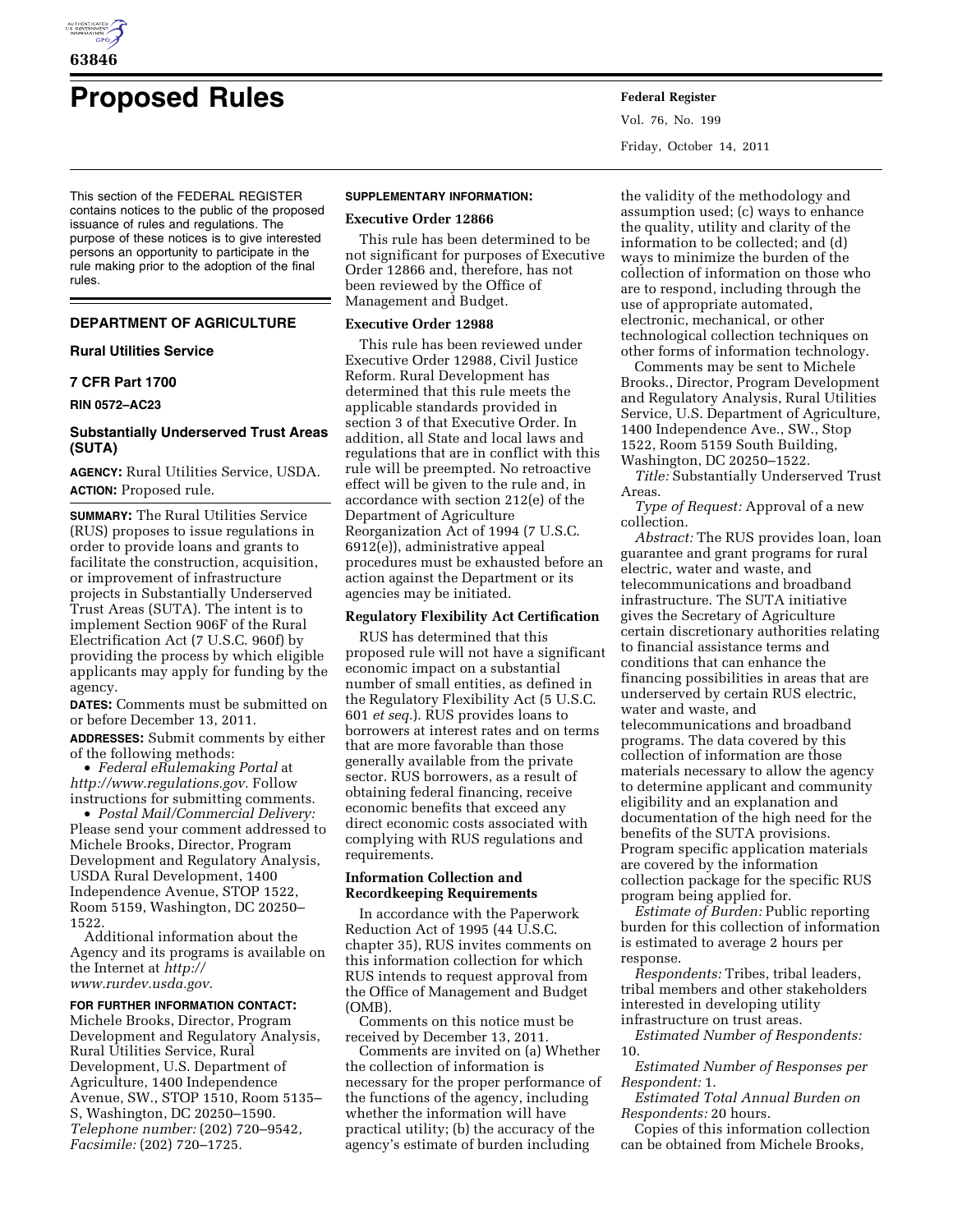Program Development and Regulatory Analysis, at (202) 690–1078.

All responses to this information collection and recordkeeping notice will be summarized and included in the request for OMB approval. All comments will also become a matter of public record.

## **E-Government Act Compliance**

Rural Development is committed to the E-Government Act, which requires Government agencies in general to provide the public the option of submitting information or transacting business electronically to the maximum extent possible

## **Catalog of Federal Domestic Assistance**

The programs described by this rule are listed in the Catalog of Federal Domestic Assistance Programs under number 10.759, Special Evaluation Assistance for Rural Communities and Households Program (SEARCH); 10.760, Water and Waste Disposal Systems for Rural Communities; 10.761, Technical Assistance and Training Grants; 10.762, Solid Waste Management Grants; 10.763, Emergency Community Water Assistance Grants; 10.770, Water and Waste Disposal Loans and Grants (Section 306C); 10.850, Rural Electrification Loans and Loan Guarantees; 10.851, Rural Telephone Loans and Loan Guarantees, 10.855, Distance Learning and Telemedicine Loans and Grants; 10.857, State Bulk Fuel Revolving Fund Grants; 10.859, Assistance to High Energy Cost Rural Communities; 10.861, Public Television Station Digital Transition Grant Program; 10.862, Household Water Well System Grant Program; 10.863, Community Connect Grant Program; 10.864, Grant Program to Establish a Fund for Financing Water and Wastewater Projects; 10.886, Rural Broadband Access Loans and Loan Guarantees.

The Catalog is available on the Internet at *[http://www.cfda.gov.](http://www.cfda.gov)* 

## **Executive Order 12372**

Most programs covered by this rulemaking are excluded from the scope of Executive Order 12372, Intergovernmental Consultation, which may require consultation with State and local officials. See the final rule related notice entitled ''Department Programs and Activities Excluded from Executive Order 12372,'' (50 FR 47034). However, the Water and Waste Disposal Loan Program, CFDA number 10.770, is subject to the provisions of Executive Order 12372 which requires intergovernmental consultation with State and local officials.

#### **Unfunded Mandates**

This rule contains no Federal mandates (under the regulatory provision of Title II of the Unfunded Mandate Reform Act of 1995) for State, local, and tribal governments or the private sector. Thus, this rule is not subject to the requirements of sections 202 and 205 of the Unfunded Mandate Reform Act of 1995.

## **National Environmental Policy Act Certification**

Rural Development has determined that this rule will not significantly affect the quality of the human environment as defined by the National Environmental Policy Act of 1969 (42 U.S.C. 4321 *et seq.*). Therefore, this action does not require an environmental impact statement or assessment.

#### **Executive Order 13132, Federalism**

The policies contained in this rule do not have any substantial direct effect on states, on the relationship between the national government and the states, or on the distribution of power and responsibilities among the various levels of government. Nor does this rule impose substantial direct compliance costs on state and local governments. Therefore, consultation with the states is not required

#### **Executive Order 13175**

The policies contained in this rule do not impose substantial unreimbursed direct compliance costs on Indian tribal, Alaska native, or native Hawaiian governments and sovereign institutions or have tribal implications that preempt tribal law. Prior to development of this rulemaking, the agency held Tribal Consultations at seven (7) USDA regional consultations, conducted sixteen (16) SUTA specific consultations and hosted three (3) internet and toll free teleconference based webinars in order to determine the impact of this rule on Tribal governments, communities, and individuals. Reports from these sessions for consultation will be made part of the USDA annual reporting on Tribal Consultation and Collaboration, the annual SUTA Report to Congress and were used extensively throughout the drafting of this proposed rule.

#### **Background**

USDA Rural Development (Rural Development) is a mission area within the U.S. Department of Agriculture comprising the Rural Housing Service, Rural Business/Cooperative Service and Rural Utilities Service. Rural Development's mission is to increase

economic opportunity and improve the quality of life for all rural Americans. Rural Development meets its mission by providing loans, loan guarantees, grants and technical assistance through more than forty programs aimed at creating and improving housing, businesses and infrastructure throughout rural America.

Rural Utilities Service (RUS) loan, loan guarantee and grant programs act as a catalyst for economic and community development. By financing improvements to rural electric, water and waste, and telecom and broadband infrastructure, RUS also plays a big role in improving other measures of quality of life in rural America, including public health and safety, environmental protection, conservation, and cultural and historic preservation.

The 2008 Farm Bill (Pub. L. 110–246, codified at 7 U.S.C. 906f) authorized the Substantially Underserved Trust Area (SUTA) initiative. The SUTA initiative gives the Secretary of Agriculture certain discretionary authorities relating to financial assistance terms and conditions that can enhance the financing possibilities in areas that are underserved by certain RUS electric, water and waste, and telecom and broadband programs. Given the challenges, dynamics, and opportunities in implementing the SUTA initiative, RUS has aimed to foster a process that includes the voices of tribal leaders, tribal community members, Alaska Native Regional and Village Corporations, Guam, American Samoa and the Commonwealth of the Northern Mariana Islands, and other stakeholders.

Preliminary research by RUS identified various reports that provided several insights. In 2007, the United States Census Bureau Facts for Features article (dated 10/29/07) reported that the poverty rate of people who reported being sole race American Indian and Alaska Native (AI/AN) was 27 percent. Additionally, in 2006, the United States Government Accountability Office reported that based on the 2000 decennial census, the telephone subscribership rate for Native American households on tribal lands was substantially below the national level of about 98 percent. Specifically, about 69 percent of Native American households on tribal lands in the lower 48 states and about 87 percent in Alaska Native villages had telephone service. Finally, in 2000, the United States Census Bureau reported that on Native American lands, 11.7 percent of residents lack complete plumbing facilities, compared to 1.2 percent of the general U.S. population.

There are special considerations and challenges in implementing an initiative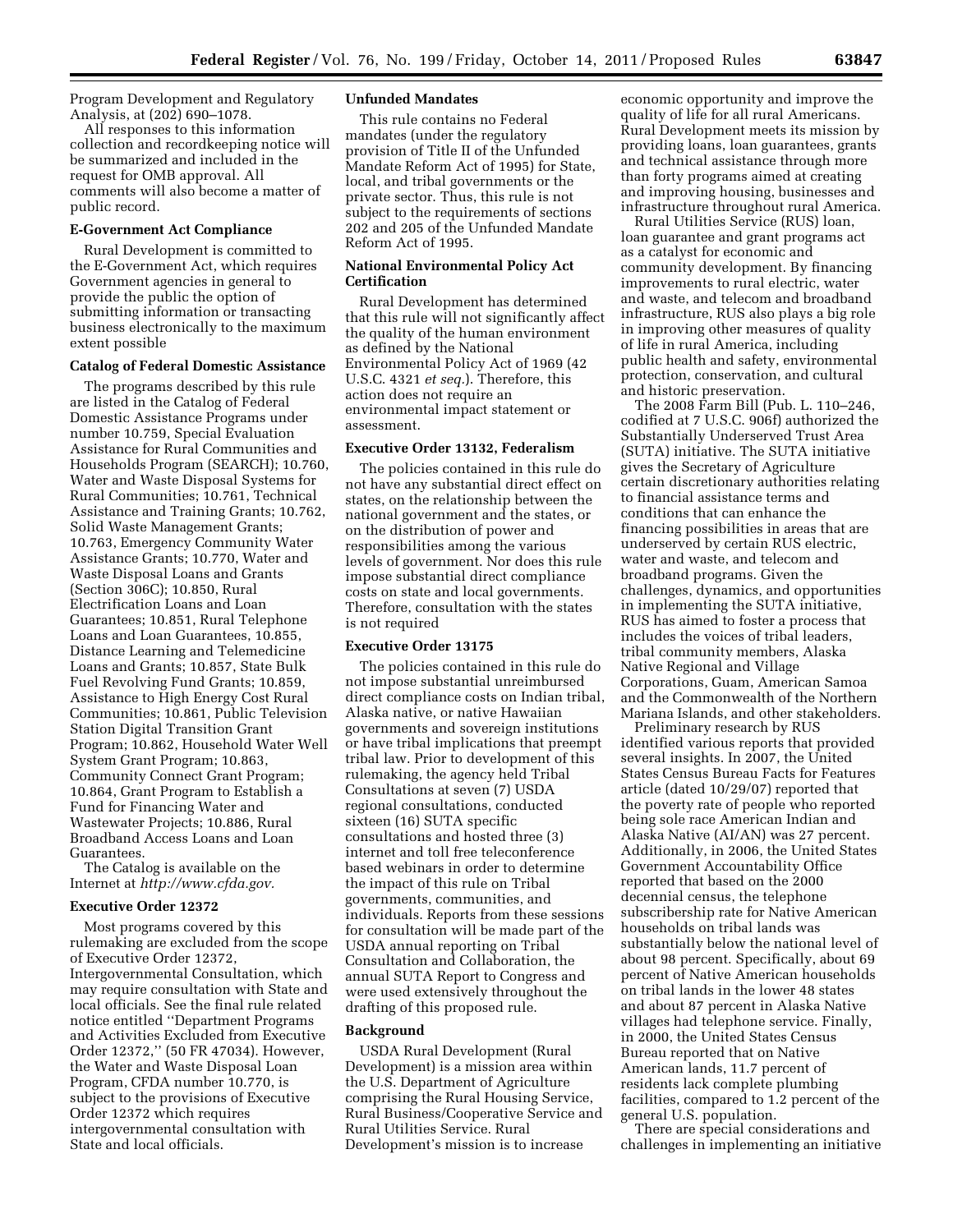on trust lands. Many American Indians, Alaska Natives, Native Hawaiians, and Pacific Islanders have a deep spiritual, cultural, and historical relationship with the land. In certain circumstances, the objectives of economic and infrastructure development can be at odds with spiritual, cultural, historical, and environmental values. Additionally, there are special legal considerations inherent in financing projects in areas where the land itself cannot be used as security.

The SUTA initiative identifies the need and improves the availability of RUS programs to reach trust areas when they are determined by the Secretary of Agriculture (such authority has been delegated to the Administrator of RUS) to be substantially underserved. The RUS programs that are affected by this provision include: Rural Electrification Loans and Guaranteed Loans, and High Cost Energy Grants; Water and Waste Disposal Loans, Guaranteed Loans and Grants; Telecommunications Infrastructure Loans and Guaranteed Loans; Distance Learning and Telemedicine Loans and Grants; and Broadband Loans and Guaranteed Loans.

In addition to its discretionary authority to implement the SUTA provisions, RUS is under a continuing obligation to make annual reports to Congress on (a) The progress of the SUTA initiative, and (b) recommendations for any regulatory or legislative changes that would be appropriate to improve services to substantially underserved trust areas. RUS has submitted three reports to Congress, dated June 18, 2009, and June 21, 2010, and August 23, 2011.

The USDA Office of Native American Programs (since renamed the Office of Tribal Relations, hereinafter OTR) and RUS began exploring a potential SUTA initiative in 2008 after passage of the Farm Bill. RUS in conjunction with OTR interpreted this to include formal USDA Tribal Consultation in working with stakeholders that are federally recognized tribes. Pursuant to this determination and in accordance with President Obama's November 5, 2009, Memorandum on Tribal Consultation, RUS conducted sixteen (16) direct tribal consultations, seven (7) regional consultations, one listening session and three (3) internet and toll free teleconference based webinars on implementation of the SUTA provision with Indian tribes from across the country. Additionally, the agency heard from six Federal agencies at three separate consultations on how best to implement the SUTA provision.

Federal agencies that were consulted include: the Department of the Interior, as the primary Federal agency with direct responsibilities to serve Native American and Pacific Islander stakeholders; the Department of Veterans Affairs, for its clarification of the definition of ''trust land''; the Environmental Protection Agency, because it has information regarding underserved trust areas with environmental challenges; the Department of Energy, because it has an interest in promoting energy development in trust areas; the Department of Commerce and the Federal Communications Commission, because each agency has an interest in telecommunications development in trust areas; the Department of Health and Human Services; and the Office of Management and Budget.

As a result of categorizing and analyzing the comments received at both sets of consultations, RUS was able to identify certain issues that impact both the underserved areas who seek better access to RUS programs, and the federal agencies who have similar yet sometimes competing interests in these areas. This regulation is informed by the insight gained through the consultations, and is designed to complement existing loan, grant, and combination loan and grant programs with the SUTA provisions that authorize the Administrator to apply certain discretionary authorities (2 percent interest and extended repayment terms; waivers of nonduplication restrictions, matching fund requirements, or credit support requirements; and highest funding priority) for the benefit of eligible communities, and the entities that serve them, in underserved Trust areas.

## **List of Subjects in 7 CFR Part 1700**

Authority delegations (Government agencies), Electric power, Freedom of information, Loan programs communications, Loan programs energy, Organization and functions (Government agencies), Rural areas, Telecommunications, Broadband loan and grant programs, Water and waste loan and grant program, and the Distance Learning and Telemedicine program.

For reasons set out in the preamble, the agency proposes to amend chapter XVII of title 7 of the Code of Federal Regulations by proposing to amend part 1700 to read as follows:

## **PART 1700—GENERAL INFORMATION**

1. The authority citation continues to read as follows:

**Authority:** 5 U.S.C. 301, 552; 7 U.S.C. 901 *et seq.,* 1921 *et seq.,* 6941 *et seq.;* 7 CFR 2.7, 2.17 and 2.47.

## **§§ 1700.59 through 1700.99 [Reserved]**

2. Add and reserve §§ 1700.59 through 1700.99 to Subpart C of part 1700.

3. Add subpart D, consisting of §§ 1700.100 to 1700.150, to read as follows:

# **Subpart D—Substantially Underserved Trust Areas**

Sec.

- 
- 1700.100 Purpose. Definitions.
- 
- 1700.102 Eligible programs. 1700.103 Eligible communities.<br>1700.104 Financial feasibility.
- Financial feasibility.
- 1700.105 Determining whether land meets the statutory definition of ''trust land.''
- 1700.106 Discretionary provisions. 1700.107 Considerations relevant to the
- exercise of SUTA discretionary provisions.
- 1700.108 Application requirements.
- 1700.109 RUS review.
- 1700.110–1700.150 [Reserved]

## **Subpart D—Substantially Underserved Trust Areas**

## **§ 1700.100 Purpose.**

This subpart establishes policies and procedures for the Rural Utilities Service (RUS) implementation of the Substantially Underserved Trust Areas (SUTA) initiative under section 306F of the Rural Electrification Act of 1936, as amended (7 U.S.C. 906f). The purpose of this rule is to identify and improve the availability of eligible programs in communities in substantially underserved trust areas.

#### **§ 1700.101 Definitions.**

*Administrator* means the Administrator of the Rural Utilities Service, or designee or successor.

*Applicant* means an entity that is eligible for an eligible program under that program's eligibility criteria.

*Borrower* means any organization that has an outstanding loan or loan guarantee made by RUS for a program purpose.

*Completed application* means an application that includes the elements specified by the rules for the applicable eligible program in form and substance satisfactory to RUS.

*ConAct* means the Consolidated Farm and Rural Development Act, as amended (7 U.S.C. 1921 *et seq.*).

*Credit support* means equity, cash requirements, letters of credit, and other financial commitments provided in support of a loan or loan guarantee.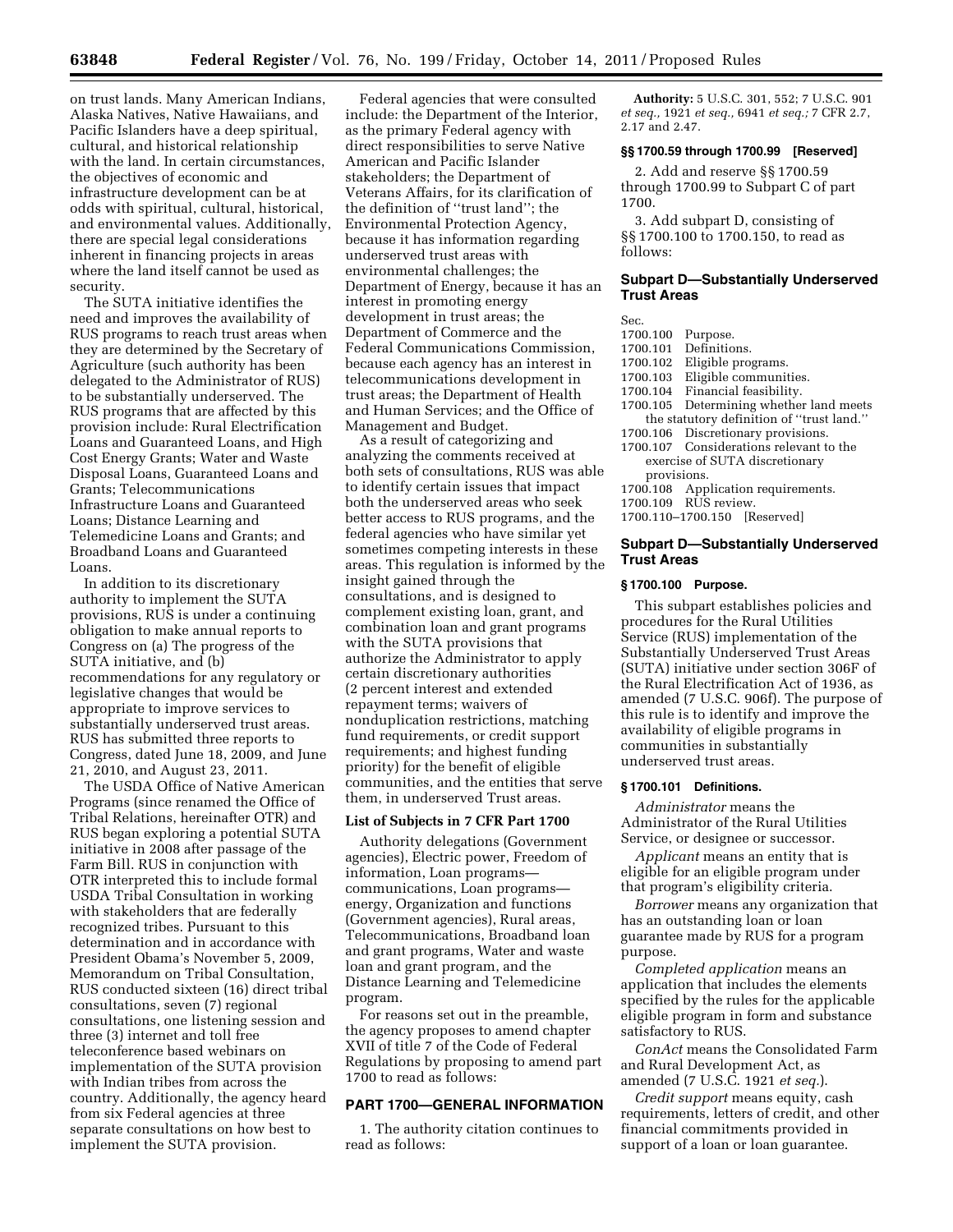*Eligible community* means a community as defined by 7 CFR 1700.103.

*Eligible program* means a program as defined by 7 CFR 1700.102.

*Financial assistance* means a grant, combination loan and grant, loan guarantee or loan.

*Financial feasibility* means the ability of a project or enterprise to meet operating expenses, financial performance metrics, such as debt service coverage requirements and return on investment, and the general ability to repay debt and sustain continued operations at least through the life of the RUS loan or loan guarantee.

*Matching fund* requirements means the applicant's financial or other required contribution to the project for approved purposes.

*Nonduplication* generally means a restriction on financing projects for services in a geographic area where reasonably adequate service already exists as defined by the applicable program.

- *Project* means the activity for which financial assistance has been provided.
- *RE Act* means the Rural Electrification Act of 1936, as amended (7 U.S.C. 901 *et seq.*).
- *RUS* means the Rural Utilities Service, an agency of the United States Department of Agriculture, successor to the Rural Electrification Administration.
- *Substantially underserved trust area*  means a community in trust land with respect to which the Administrator determines has a high need for the benefits of an eligible program.
- *Trust land* means ''trust land'' as defined in section 3765 of title 38, United States Code as determined by the Administrator under 7 CFR 1700.104.
- *Underserved* means an area or community lacking an adequate level or quality of service in an eligible program, including areas of duplication of service provided by an existing provider where such provider has not provided or will not provide adequate level or quality of service.

#### **§ 1700.102 Eligible programs.**

SUTA does not apply to all RUS programs. SUTA only applies to eligible programs. An eligible program means a program administered by RUS and authorized in (a) the RE Act, or (b) paragraphs (1), (2), (14), (22), or (24) of section 306(a) (7 U.S.C. 1926(a)(1), (2), (14), (22), (24)), or sections 306A, 306C, 306D, or 306E of the Con Act (7 U.S.C. 1926a, 1926c, 1926d, 1926e).

## **§ 1700.103 Eligible communities.**

(a) An eligible community is a community that:

(1) Is located on trust land; (2) May be served by an RUS administered program; and

(3) Is determined by the Administrator as having a high need for benefits of an eligible program.

#### **§ 1700.104 Financial feasibility.**

(a) *Financial Feasibility.* The Administrator will only make grants, loans and loan guarantees that RUS finds to be financially feasible and that provide eligible program benefits to substantially underserved trust areas. The financial feasibility of an application will be determined pursuant to normal underwriting practices for a particular eligible program, as supplemented by available SUTA provisions. All income and assets available to and under the control of the Applicant will be considered as part of the Applicant's financial profile.

#### **§ 1700.105 Determining whether land meets the statutory definition of ''trust land.''**

The Administrator will use one or more of the following resources in determining whether a particular community is located in trust land:

(a) Official maps of Federal Indian Reservations based on information compiled by the U.S. Department of the Interior, Bureau of Indian Affairs and made available to the public;

(b) Title Status Reports issued by the U.S. Department of the Interior, Bureau of Indian Affairs showing that title to such land is held in trust or is subject to restrictions imposed by the United States;

(c) Trust Asset and Accounting Management System data, maintained by the Department of the Interior, Bureau of Indian Affairs;

(d) Official maps of the Department of Hawaiian Homelands of the State of Hawaii identifying land that has been given the status of Hawaiian home lands under the provisions of section 204 of the Hawaiian Homes Commission Act, 1920;

(e) Official records of the U.S. Department of the Interior, the State of Alaska, or such other documentation of ownership as the Administrator may determine to be satisfactory, showing that title is owned by a Regional Corporation or a Village Corporation as such terms are defined in the Alaska Native Claims Settlement Act (43 U.S.C. 1601 *et seq*);

(f) Evidence that the land is located on Guam, American Samoa or the Commonwealth of the Northern Mariana Islands, and is eligible for use in the Veteran's Administration direct loan program for veterans purchasing or constructing homes on communallyowned land; and

(g) Any other evidence satisfactory to the Administrator to establish that the land is ''trust land'' within the meaning of 38 U.S.C. 3765(1).

#### **§ 1700.106 Discretionary provisions.**

(a) To improve the availability of eligible programs in eligible communities determined to have a high need for the benefits of an eligible program, the Administrator retains the discretion, on a case-by-case basis, to:

(1) Make available to qualified applicants financing with an interest rate as low as 2 percent, or extend repayment terms;

(2) Waive non-duplication restrictions, matching fund requirements, and/or credit support requirements from any loan or grant program administered by RUS;

(3) Give the highest funding priority to designated projects in substantially underserved trust areas.

(b) Requests for waivers of nonduplication restrictions, matching fund requirements, or credit support requirements, and requests for highest funding priority will be reviewed on a on a case-by-case basis upon written request of the applicant filed pursuant to 7 CFR 1700.108.

(c) Notwithstanding the requirements in paragraph (b) of this section, the Administrator reserves the right to evaluate any application for an eligible program for use of the discretionary provisions of this subpart without a formal, written request from the applicant.

#### **§ 1700.107 Considerations relevant to the exercise of SUTA discretionary provisions.**

(a) In considering a request to make available financing with an interest rate as low as 2 percent, and/or with extended repayment terms, the Administrator will evaluate the effect of and need for such terms on the finding of financial feasibility.

(b) In considering a request for a nonduplication waiver, the Administrator will consider the offerings of all existing service providers to determine whether or not granting the non-duplication waiver is warranted. A waiver of nonduplication restrictions will not be given if the Administrator determines as a matter of financial feasibility that, taking into account all existing service providers, an applicant or RUS borrower would not be able to repay a loan or successfully implement a grant agreement. Requests for waivers of non